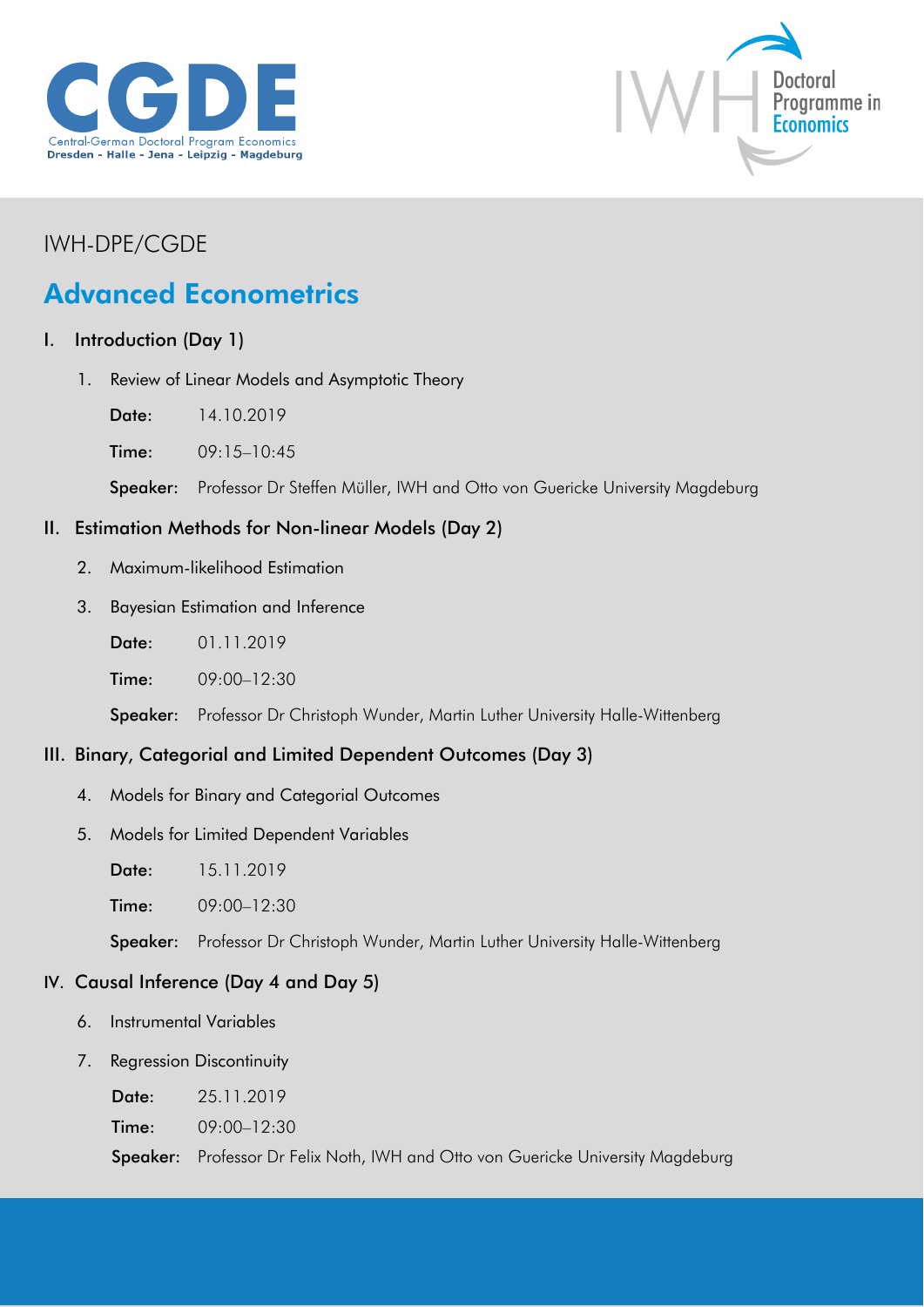#### 8. Matching

Date: 16.12.2019 Time: 09:00–10:30

Speaker: Professor Dr Stefano Colonnello, IWH and Otto von Guericke University Magdeburg

9. Differences-in-Differences

| Date: | 16.12.2019 |
|-------|------------|
|       |            |

Time: 11:00–12:30

Speaker: Professor Dr Felix Noth, IWH and Otto von Guericke University Magdeburg

#### V. Special Topics (Day 6)

10. Empirical Methods in Lab and Field Experiments

| Date: | 13.01.2020 |
|-------|------------|
|-------|------------|

Time: 09:00–10:30

Speaker: Professor Dr Sabrina Jeworrek, IWH and Otto von Guericke University Magdeburg

11. Control Function Estimators

Date: 13.01.2020

Time: 11:00-12:30

Speaker: Dr Daniel Fackler, IWH

#### VI. Time Series (Day 7 and Day 8)

- 12. Univariate Time Series Models and Non-stationary Data
- 13. Dynamic Regression and (Vector) Error-correction Models
	- Date: 20.01.2020
	- Time: 09:00–12:30

Speaker: Professor Boreum Kwak, PhD, IWH and Martin Luther University Halle-Wittenberg

- 14. Vector Autoregressions and Local Projections
- 15. Structural Vector Autoregressions

Date: 03.02.2020

Time: 09:00–12:30

Speaker: Professor Boreum Kwak, PhD, IWH and Martin Luther University Halle-Wittenberg